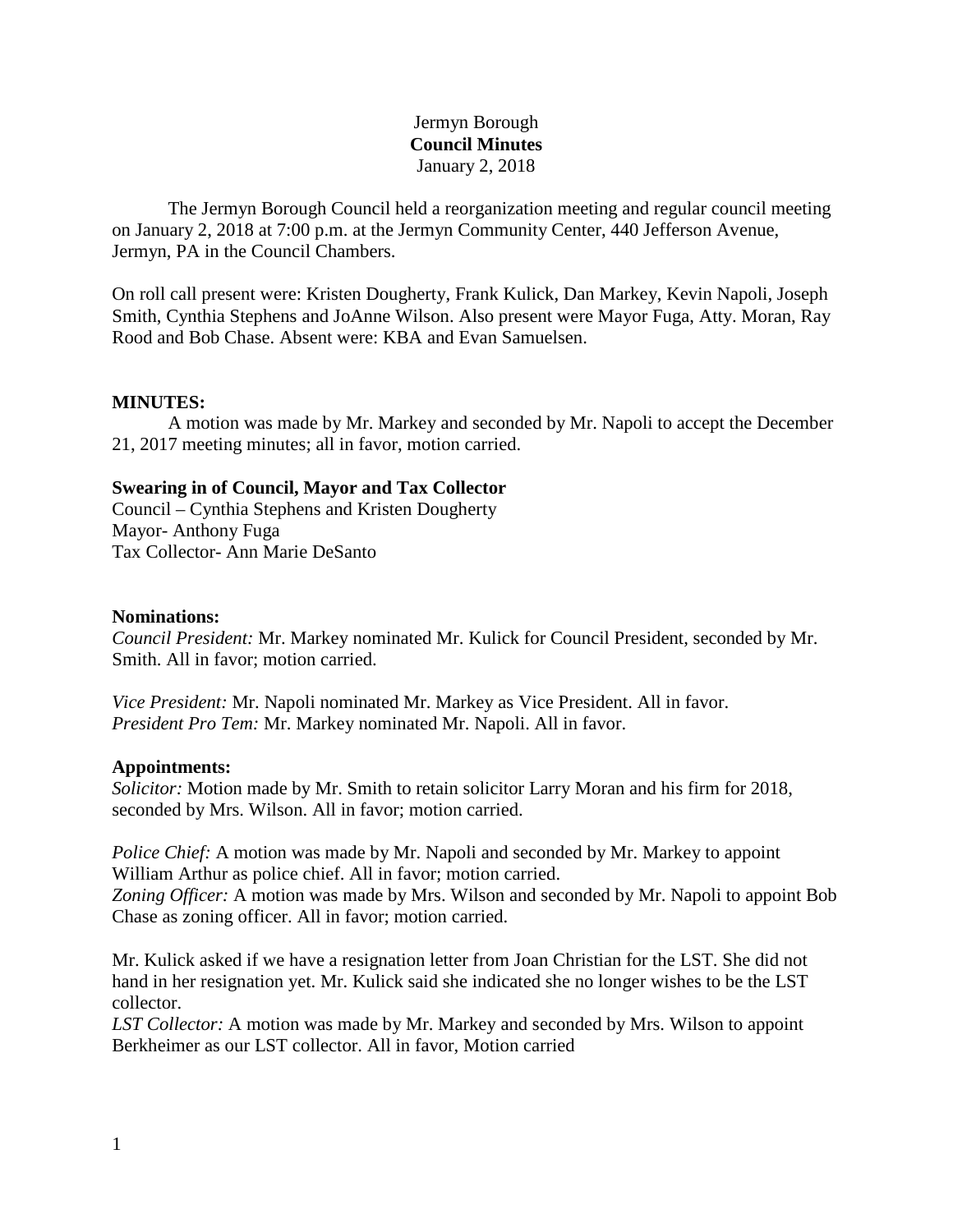*Engineer:* We received 3 letters of interest for Borough Engineer. A motion was made by Mr. Napoli and seconded by Mrs. Wilson to table this matter and to compare all proposals for next meeting on January 18, 2018. All in favor, motion carried.

Council went into executive session at 7:15pm. Council reconvened at 7:32pm. *Fire Chief:* Larry Moran asked for a motion to appoint Fire Chief and also to designate the elected captain of each fire co. in the Borough as asst. fire chief with the expectations that they will so serve as acting fire chief in the event of an incapacity or vacancy in the role of fire chief until council can otherwise fill that position. A motion was made by Mr. Smith and seconded by Mrs. Wilson to appoint Ray Rood as fire Chief with the expectation that the elected captains of each fire co will also be designated as asst fire chief for the Borough and be willing and able to serve in the event of a vacancy and incapacity. Mr. Markey asked if we received any letters from anyone showing an interest in fire chief. Mr. Kulick said just Ray Rood. All in favor; motion carried. The Assistant Fire Chiefs are James Allan and Bob Chase.

Mr. Lou Demarco asked what kind of advertising we did for these positions, just Facebook. Lou asked how we expect to get viable candidates with just putting it on Facebook only. If you want transparency, why not put it in the newspaper and allow all the people that read the newspaper, how many people read Facebook? Lou said he is wondering why it wasn't put in the newspaper. Mr. Kulick asked for what positions? Mr. Demarco said any of them, the ones that were appointed tonight; he understands the fire chief is in town. Why wasn't it advertised further than Facebook? Mr. Kulick said code officer we will probably have to advertise. It is word of mouth they were in the minutes. We got two other proposals for Borough Engineer. Mr. Markey said he agrees and made it no secret he told everyone up here, the old council that he thought it should be advertised in the paper. He understands Mr. Kulicks point as well, they are local. We can get an engineer, code officer and solicitor from anywhere. You want a local fire chief, police chief, zoning officer but he understands Mr. Demarco's point. Mr. Kulick said anybody that is in the soliciting business or zoning business they know every 2 years there is a reorganization meeting. Every two years those positions get appointed so why wouldn't they put something in. Mr. Rood said for the code enforcement the place to look is our  $3<sup>rd</sup>$  part inspection agency. Mr. Chase said NEIC does it. Mr. Kulick said we are trying to do it on a shoestring budget. Lou Demarco said you have to look at what you are getting for what you are paying now. He said he brought other firms that can do better for half the price and hopes we are looking across the board for these positions. Lou asked why the Engineer was tabled. Mr. Markey said it is a big proposal and it's not fair to us and fair to everyone else, we just got it tonight. We need to go home and do our homework on it. Mr. Kulick said we have to look at the proposals at a financial standpoint; both of them are pretty detailed. Lou said he hopes we do not have history repeat itself.

*EMA Director:* Mr. Napoli appointed Ralph Bensing as the EMA director for Jermyn, seconded by Mr. Markey. All in favor; motion carried.

## **Committees:**

Mr. Kulick said he changed a few things around and his goal was to create a couple other committees and to straighten some stuff out. He wanted to have each council member have a responsibility.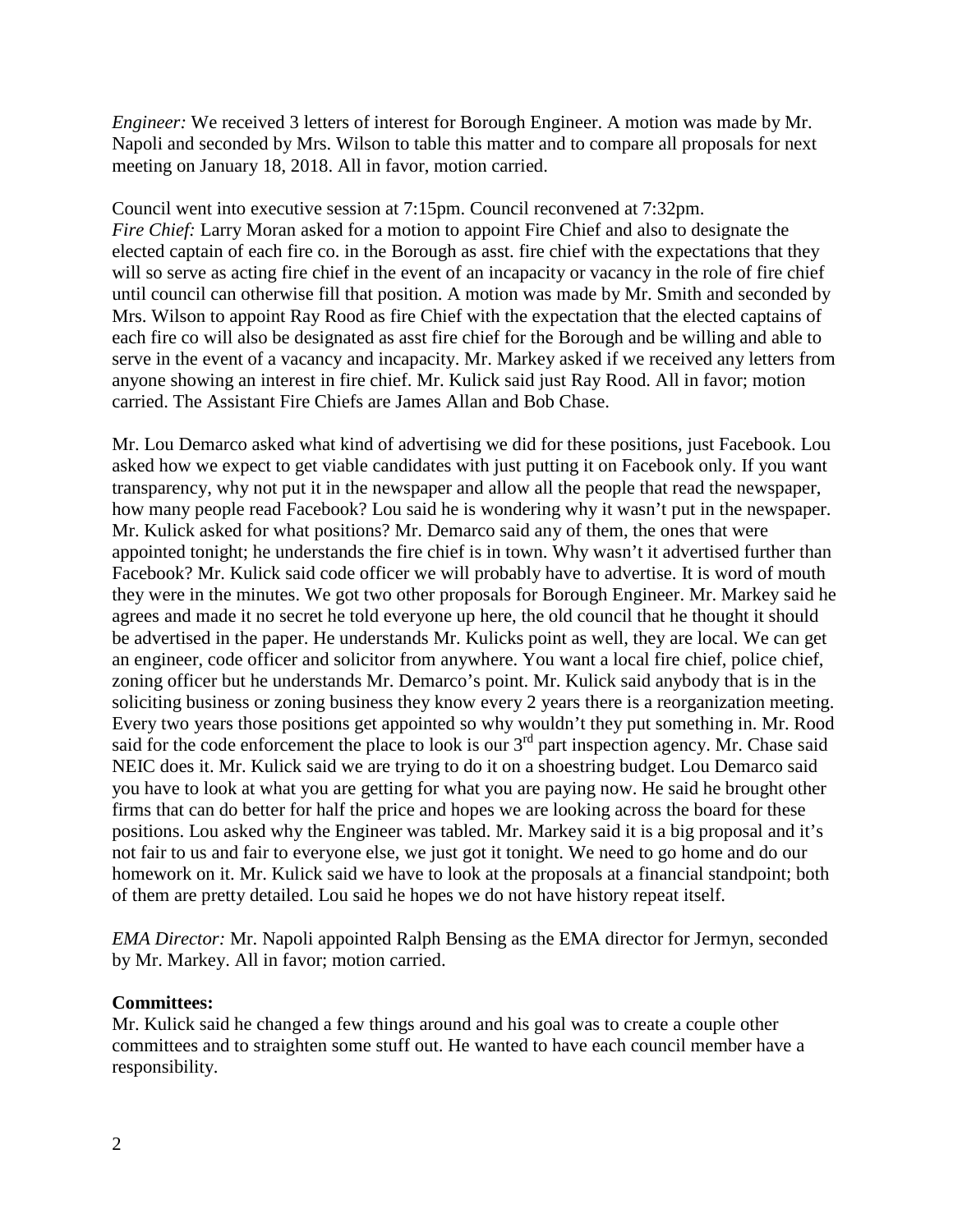**Finance:** Joseph Smith – Chairman, Dan Markey and Kevin Napoli. He said he included Mr. Napoli because the two major expenditures for the Borough fare DPW and the police.

**Public Safety:** Kevin Napoli- Chairman, Joseph Smith and Cindy Stephens. **DPW:** Dan Markey- Chairman, JoAnne Wilson, Kristen Dougherty. **Grants:** Kristen Dougherty-Chairman, Dan Markey and JoAnne Wilson **Employee Handbook Review Committee**- JoAnne Wilson- Chair, Joseph Smith, Cindy Stephens. **Ordinance Review**- Cindy Stephens- Chair, JoAnne Wilson and Kristen Dougherty. **Employee liaison**- Joseph Smith **Shade Tree liaison**- JoAnne Wilson **Recreation Liaison**- Dan Markey **Planning Liaison**- Kevin Napoli

Mr. Kulick said we do have an opening on the zoning board. *Zoning Hearing Board:* Mr. Markey made a motion to appoint Lou Demarco Jr. to the zoning hearing board, seconded by Mrs. Wilson. All in favor; motion carried.

**Building Doors:** Will be tabled until next meeting. Mr. Markey asked why. Mrs. Wilson said because she did not talk to Tony Grizzanti yet and she wants to discuss with him what he has found out about the doors and if she needs more information she wants to be prepared to present it. Mrs. Wilson said we waited a year, one more meeting, at least this way we will get the doors that we want. There is only a \$60.00 difference. She wants to make sure because Mesko changed the doors, they are not like what we have now, and they changed them so she wants to make sure the change will fit in with what we have because they do not include masonry, carpentry or anything of that nature.

**Tax Ordinance:** A motion was made by Mr. Smith and seconded by Mr. Markey to prepare and allow the solicitor to advertise the 2018 tax rate millage at 29 mills. All in favor, motion carried.

Garbage: Resolution – reducing the garbage fee from \$145 to \$125. Mr. Kulick said two years ago it was \$200.00

# **Backhoe:**

Mr. Markey said we got a few different quotes. We got a quote for a John Deere, for the benefit of the new council members, a John Deere representative was here 2 meetings ago and they gave us a quote. Last meeting we had Stephenson give us a quote on JCB 3cx compact backhoe. Mr. Markey said the backhoe that we currently have is failing, we tried to use it to load salt the other day and it wouldn't start. It has an electrical problem and we need to get out from under it ASAP. The JCB which we feel, I believe as a collective DPW, that it will fit our needs more so as the John Deere which is bigger and bulkier and even more expensive. Stephensen came in with a price last meeting, first of \$94,000. Then, we told them there were some things we might not need and then they came in around \$84,000, before any trade-ins. Then they were giving us \$12,000 for the trade in. Mr. Markey called them this morning and he spoke with the representative. The Jcb 3cx compact didn't come standard with any lighting package. He asked her if there is anything they can do with the trade in or if they can give us some type of add on,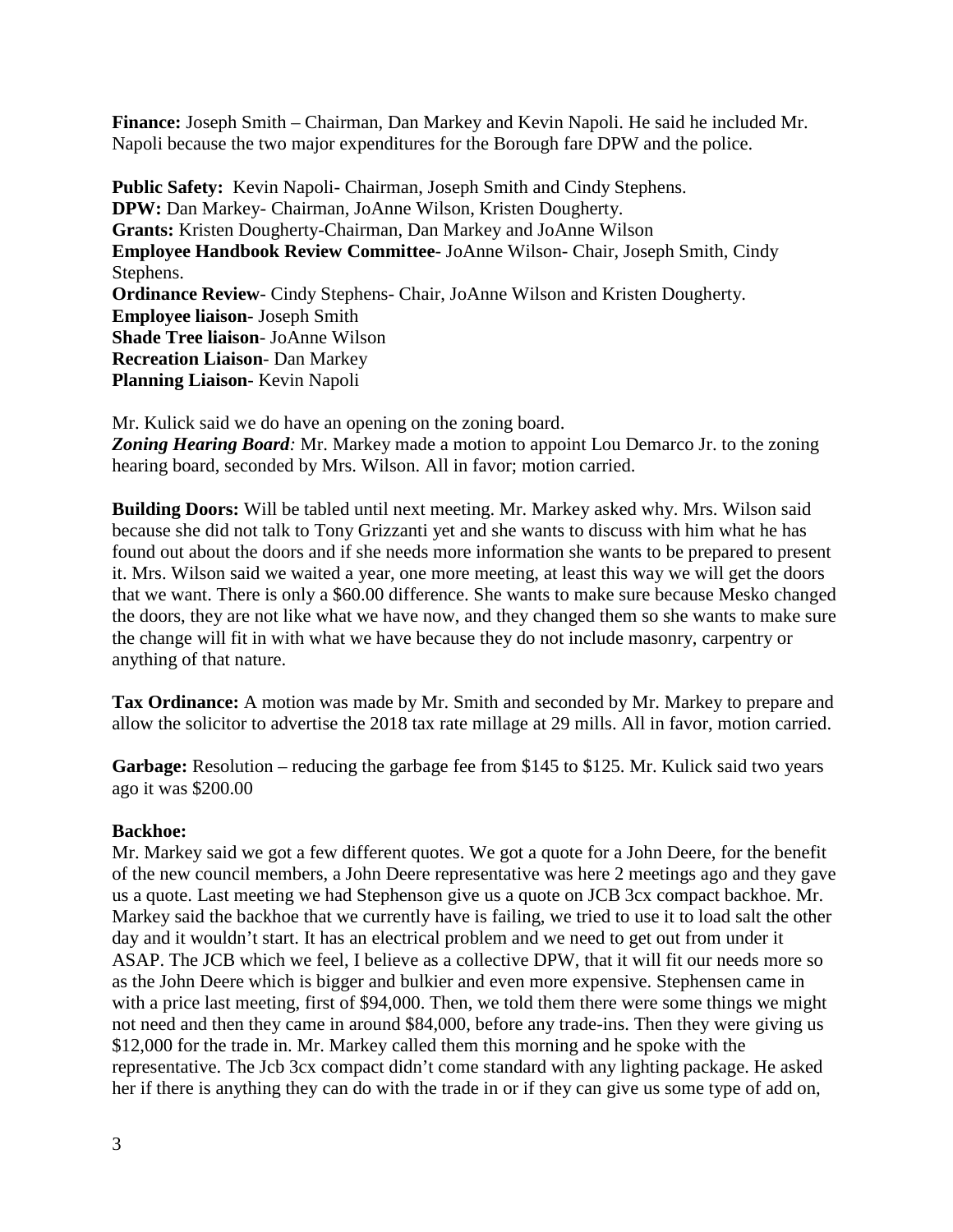like a lighting package. They came back and did both and gave us the \$2,000 lighting package for free and gave us an extra \$5,500 on the trade in just this morning. Total sale after trade in will be \$63,582.76, which we can lease or purchase over a 5 year period. Mr. Markey said it less than what the John Deere would have been. Mr. Markey said if we wanted to we could use our trade in value as the first payment if we so choose. The other differences, John Deere had a 5 year 1500 hour warranty included; this has a 5yr 5,000 hour warranty included. We discussed it a lot over the past few months. A motion was made by Mr. Markey and seconded by Mr. Napoli to purchase a JCB 3cx Backhoe from Stephensen Equipment for \$63,582.76 after trade in to be paid for by liquid fuels and up to 5 years. All in favor; motion carried.

**Chipper:** Mr. Markey said our current chipper is also failing us. We have bad teeth and blown motor. We did get a few different quotes for chippers as well. We didn't go with the most expensive option. This would also be from Stephensen equipment. It would be \$18,228.80. This will be paid from the garbage fee, which we had the solicitor research and we are allowed to use garbage fee monies on chippers and other things for waste reduction. Also, the purchase of this chipper was also taken into account when the Finance Committee from 2017 met to put together the 2018 budget. After the chipper purchase we are still able to lower our garbage fee from \$145 to \$125, even taken this \$18,000 into account. A motion was made by Mr. Markey to purchase the chipper from Stephensen equipment for \$18,228.80 to be paid for out of the garbage fee. Mrs. Dougherty asked if there are other bids from different companies. Mr. Markey said there was another bid from the same company for a bigger chipper and we had a bid from a different company for a bigger chipper as well, one was \$29,xxx and there was another one a little bigger than this one. Seconded by Mrs. Stephens. All in favor; motion carried.

**Police:** Mr. Napoli made a motion to allow Officer Russo to exercise the option to not take the health insurance and get paid \$2.00 more at a rate of \$19.00 which is what we allotted the original officer. Mrs. Wilson asked if we are setting a precedent. Mr. Markey said no we set our precedent with Dominic. Mr. Napoli said when we started we gave them that option if they didn't take the insurance we would give them \$2.00 an hour more. Mr. Napoli said it comes out to half of the insurance if we were to pay the \$8,000 a year for the insurance; it comes out less than half of that. Mr. Markey seconded the motion. All in favor; motion carried.

Mr. Napoli said we wanted to discuss the last meeting, Mr. Smith had said there was a raise across the board for all employees. Mr. Smith said no the budget included raises as discussed, not across the board, whatever we talked about in the Finance meeting. Mr. Markey said the raises that were in the budget were \$.50/hr. for Tony and Joe and Cara. Those were the only ones. Mr. Smith said those were the ones discussed in the budget. Mr. Markey said the discussion was brought up after that meeting, it might have just been the verbiage and he thinks it was said in the meeting the new 2018 budget includes raises for all the employees. It may have just rolled off but then that brought up the question, did the part time police get a raise and the answer was no and the question was why. Mr. Markey said when he went back and looked at it and looked at the part time police officers pay, it is still rather low. Mr. Markey said we should at least discuss it and the possibility of increasing the pay. Mr. Markey said he understands it would have been a better discussion at the Finance meeting but it didn't come up until last meeting, we are in a reorganization meeting and we have the power to reopen the budget. Mr. Markey asked Atty. Moran if we decided to increase the pay of the PT officers would it require the budget to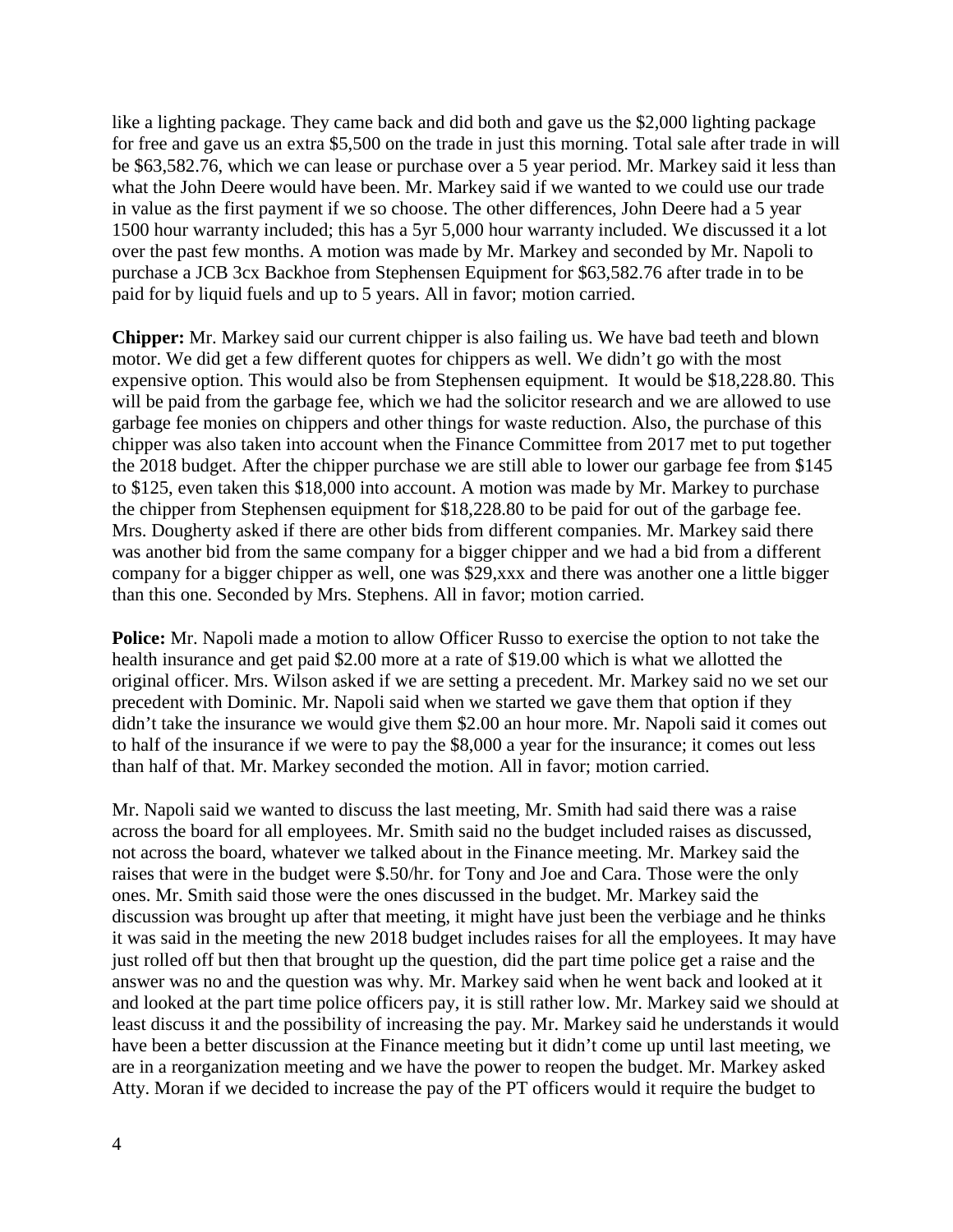reopen. Atty. Moran said you have the power to do a budget amendment. Mr. Markey asked if it would need to be advertised. Mr. Smith said it doesn't have anything to do with the budget; we can do it any time. Mr. Markey asked if anyone has the current police officers pay rates. Mr. Markey said most are paid the same. There are two that paid higher. Mr. Napoli said Officer Caljean and Brazen are paid higher. Mr. Markey said we have had this discussion many many of times that the police in our Borough aren't paid what they should be and what they are worth. Now that the year is over and we see a little bit of surplus in our 2017 budget begs the question, should we give them a little bump in pay for serving their time here or they can go somewhere else and get \$5.00/hr. more. Mr. Kulick asked what the current pay is now. \$14.00/hr.

Mr. Napoli said if you look up and down the valley and see what other Boroughs are paying and then you come back to Jermyn. Lou asked how many part time officers are there. Chief Arthur said 12. Mr. Kulick said they cover 1 shift per day and weekends. There is \$68,038 in the budget for 2018 for part time officers. Mr. Smith said not everyone is on the same pay. Mr. Kulick said it is \$14.00 average. Mr. Smith said he isn't sure on the salaries. Lou Demarco asked how much was there a surplus in the budget. Mr. Markey said after we ended the year, he isn't exactly sure the year just ended on Sunday but the last time we got a treasurer's report, keep in mind we carried over \$100,000 surplus from 2017 to fulfill the 2018 budget but the last treasurer's report above and beyond that \$100,000, he thinks was another \$33,000. Lou Demarco asked if that is all the Borough has surplus wise. Mr. Markey said there are other accounts but that is just the general fund. Mr. Kulick asked if there is anyone thinks they don't deserve it. Mr. Smith said it's not a matter of not deserving it but going back to finance committee and discussing it at a finance level and bring back a recommendation.

#### **New Business:**

Mr. Kulick said we have a copy of the 2016 prior not including 2017; we have \$20,000 in real estate and garbage fees not paid. That does not include 2017.

Mr. Kulick said we only collected half of the rental permit fees so far and they are due tomorrow. We are not taking it lightly, if they are not in and properly filled out we will take every action we can legally, which is substantial.

Mr. Kulick said his goal this year is to be as tough as we can possibly be for the garbage issue, rental, delinquent tax payers, and blighted properties. It has to stop. Lou Demarco said the Main St. is embarrassing.

Mrs. Wilson said she wishes we can have the garbage picked up in the alleyway for the 600 block of Washington. There is an alleyway back there. The majority of the people that use Johnson Ct. between 500 and 600 block, you go down that alleyway, the majority of people put their garbage in Johnson Ct., not on Main St. She understands some may be handicapped and they do put it out in front, which is ok and then they take it in. The 600 block on the one side, if we can get them to use that Davis Ct. in the back. Mr. Kulick said the one you are referring to, they can put it where ever they want, are we not picking it up. They are on the list since 2013. They still owe 2 years, now the garbage is sitting on the side of their house and we can fine them for littering. Mr. Markey said he doesn't think we can force people to put their garbage in the back of their home. Mrs. Wilson said she doesn't see why not, there is parking for the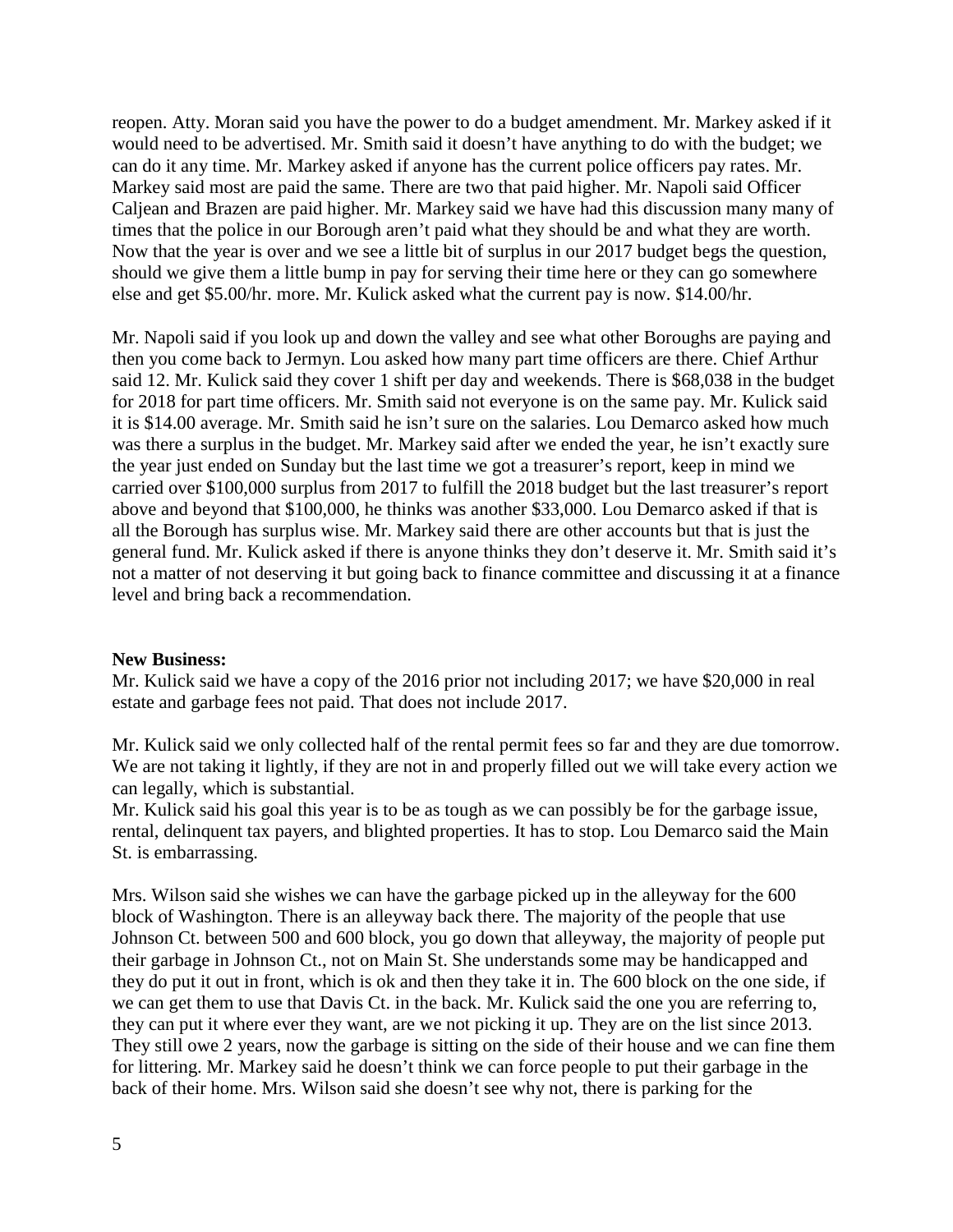businesses, it is a business district and there is an alley. There are huge pick ups in the back. Wayne's and Dominick's Pizza has one. It is a business district, there is only 2 hr. parking on the one side of the street, when these trucks come through it can be a safety hazard. Mrs. Wilson said the 500 block you can't because the one side does not have an alley and then you get into residential but in that one section we can do it. Atty. Moran said we have the power to regulate if we want to do something by ordinance or resolution. Mrs. Wilson said she would really like to look into that.

Mr. Markey asked if we can do anything to have Floyd Celli move his big truck out of the way. Chief Arthur said its 2 hour parking and he does move it. If it's legally parked, registered and insured we cannot do anything as long as it's moved within the 2 hr. period.

Mrs. Wilson said after our Shade Tree January meeting, she will go talk to Mr. Cerminaro to cut back the trees on his perimeter.

Mr. Kulick said in the ordinance, trash collection, states that commercial business has to have the same garbage company that the Borough contracts with. Atty. Moran asked if it something we want to maintain or enforce or amend. Mrs. Dougherty asked if it was an agreement made with County Waste. Mr. Markey said no it was an ordinance from 1981. Atty. Moran said he's not sure if it has changed but assumed it was legal in 1981, we can always take that out of the ordinance. Mrs. Wilson said if they can get it some place cheaper. Mrs. Wilson said we do not want to cost the businesses more money. Mr. Markey said the only thing he can think of when that ordinance was made was the increased truck traffic in town, which was almost 40 years ago. Mrs. Wilson said maybe we should revise that and delete it.

Mr. Kulick said Mr. Parks social security number somehow got tied into another employees and he got a letter from the IRS for unreported income for 2016. If there is some kind of cost occurred from the accountant we will cover it.

Mr. Markey said now that we have two new sitting council members, we are the only Borough in the county that has a council that does not get paid to serve. Mr. Markey asked why? Mrs. Wilson said this is a town of volunteers. Mr. Markey said not many volunteers; most of them are sitting in this room. Mrs. Wilson said it is 1 mile square and we all knew when we ran for election, there was no payment. The only thing we get is a subscription to the Borough magazine, meetings, etc. Mr. Kulick said even if we wanted to do that we would have to do it for the next cycle. Mrs. Wilson said it is volunteerism. We ask our solicitor to keep his prices down, our fire chief, our engineers, we have volunteer firemen, our DPW do a lot on their own when they are off the clock volunteering because people know they can call and ask them, this is volunteer, we ran knowing weren't getting paid and we should keep it that way. Mr. Markey said he respects her opinion, he always thought that too but people come up to him and said and one of the things you have to think about, what if someone comes up to you with a problem and you say "I don't get paid to do this, I don't care." Mrs. Wilson said then you do not belong on the council. Mr. Markey said he understands that but you can be having a bad day. Mrs. Wilson said even you are getting paid you can say "that's not my committee; I don't get paid to do this." Mr. Markey said he just wanted to know everyone's thoughts.